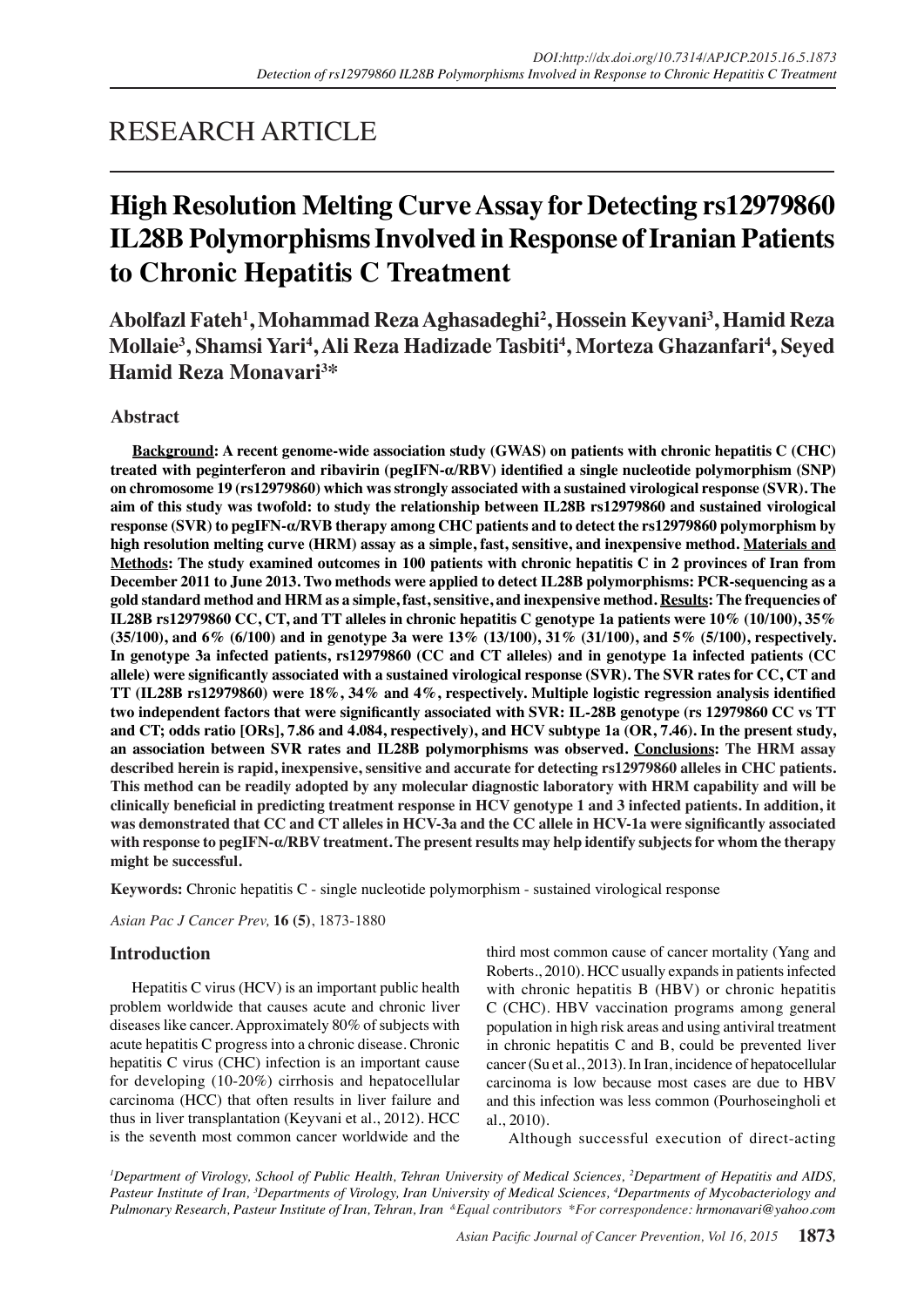antiviral therapy was recently demonstrated in Western countries, combination pegylated interferon-alpha (pegIFN- $\alpha$ ) plus ribavirin (RBV) (pegIFN- $\alpha$ /RVB) is still the most effective treatment for patients with CHC in central Asia (Beinhardt et al., 2013; Ghany et al., 2009). Standard of care (SOC) for treatment of CHC infection is pegIFN- $\alpha$ /RVB, that leads to sustained virological response (SVR) in about 40%-60% of subjects with CHC genotype 1 (HCV-1) and 80% or more in those with genotypes 2 and 3 of this infection (Tsubota et al., 2011). Higher SVR rates have been obtained in subjects infected with other HCV genotypes (Ge et al., 2009; Antaki et al., 2010; Tsubota et al., 2011; European Association for the Study of the Liver., 2014) and middle SVR rates have been obtained in those with HCV genotype 4 (Antaki et al., 2010). Interestingly, Iranian patients with CHC respond better to SOC treatment (Alavian et al., 2010). Of the various host (age, sex, body mass index, race, usage immunosuppressive drugs, host genetic, sex, stage of fibrosis, coinfection with other hepatitis viruses and human immunodeficiency virus) and viral factors (HCV genotype, HCV viral load) associated with the effectiveness of pegIFN- $\alpha$ /RVB therapy (European Association for the Study of the Liver., 2014).

A recent genome-wide association study (GWAS) on patients with CHC treated with pegIFN-α/RVB identified a single nucleotide polymorphism (SNP) on chromosome 19 (rs12979860 and rs8099917) that was strongly associated with sustained virological response (SVR). The CC alleles (rs12979860) and TT alleles (rs8099917) were associated with SVR compared with the TT (rs12979860) and GG (rs8099917) alleles which increasing the possibility that the C allele may favour spontaneous clearance of HCV (Ge et al., 2009). There are different opinions for clinical determination of IL28B testing; but, it seems that it can help in decision-making with regard to treatment (Grebely et al., 2010). IL28B alleles are the robust pretreatment prognosticator of SVR to pegIFN-α/RVB and protease inhibitor triple therapy in patients with HCV-1 infection. Testing may be considered when the patient or provider wants additional information on the probability of treatment response or the probable duration of the needed treatment (Class 2a, Level B) (Ghany et al., 2011).

Several methods, such as direct DNA sequencing, real-time PCR, amplification refractory mutation system polymerase chain reaction (ARMS-PCR), polymerase chain reaction-restriction fragment length polymorphism (PCR-RFLP) and allele-specific PCR can be used for genotyping SNPs, such as IL28B alleles (Chen et al., 2003).

The aim of this study was twofold: to study the relationship between IL28B rs12979860 and SVR to pegIFN-α/RVB therapy among CHC patients and to detecting rs12979860 polymorphism by High Resolution Melting Curve (HRM) as a simple, fast, sensitive, and inexpensive method.

#### **Materials and Methods**

#### *Patients*

One hundred (n=100) patients with chronic hepatitis C

**1874** *Asian Pacific Journal of Cancer Prevention, Vol 16, 2015*

in 2 provinces of Iran (Digestive Disease Research Center of Tehran and Virology Laboratory of the Besat Specialist Clinic of Kerman, IRAN from) from December 2011 to June 2013 enrolled this study.

The exclusion criteria included having other hepatitis virus (hepatitis B and D viruses), using immunosuppressive drugs (organ transplantation), diabetes mellitus, coexistent autoimmune liver diseases and having any of the various diseases that suppress the immune system (human immunodeficiency virus).

#### *Treatment of patients*

One hundred patients were treated with 180 milligram per week (mg/week) of Pegylated interferon alfa-2a (Peg-IFN $\alpha$ -2a) and 1000-1200 milligram per day (mg/ day) of ribavirin (RBV). The patients with chronic HCV genotypes 1a and 3 were treated for 48 and 24 weeks, respectively (Alavian et al., 2010). To determine the end of the treatment, the viral load (HCV RNA) in blood was measured at the end of the treatment and 6 months later. The absence of detectable RNA of HCV in blood for at least 24 weeks after discontinuing treatment was defined as a Sustained Virologic Response (SVR) (Figure 1).

#### *Sample collection*

About 8 mL blood samples from HCV patients were collected in Ethylenediaminetetraacetic acid (EDTA) tubes. Plasma was separated and aliquoted. Then, it was stored at -80ºC until analysis. Peripheral blood mononuclear cells (PBMCs) were isolated using Ficoll (Ficoll-Paque PLUS, GE Healthcare) and stored at -20°C.

#### *RNA and DNA extraction*

HCV RNA was extracted from 200 μl plasma samples using a high pure RNA isolation kit (Roche, Germany). Purified RNA can be stored at -80°C for later analysis. IL28B DNA was extracted from 200μl PBMC samples using a high pure PCR template preparation kit (Roche, Germany). Purified DNA can be used directly or stored at  $+2$  to  $+8^{\circ}$ C for later analysis. DNA and RNA concentrations were detected by calculating the absorbance ratio OD260nm/280nm using Thermo Scientific™ NanoDrop-2000 model (Thermo Scientific, Wilmington, DE).

#### *Virologic testing*

HCV genotyping and HCV viral loading from plasma samples were carried out using the AmpliSens® HCV-1/2/3-FEP PCR kit and AmpliSens® HCV-Monitor-FRT Real-Time PCR kit (InterLabService Ltd., Moscow) according to the manufacturer's instructions, respectively.

#### *Laboratory procedures*

Liver enzyme function tests were carried out for all the patients. Alanine Aminotransferase (ALT), Aspartate Aminotransferase (AST), and alkaline phosphatase (ALP) were measured on the Selectra E Clinical Chemistry analyzer (Vital Scientific, The Netherlands).

#### *High resolution melting curve (HRM)*

IL28B rs12979860C>T alleles were diagnosed from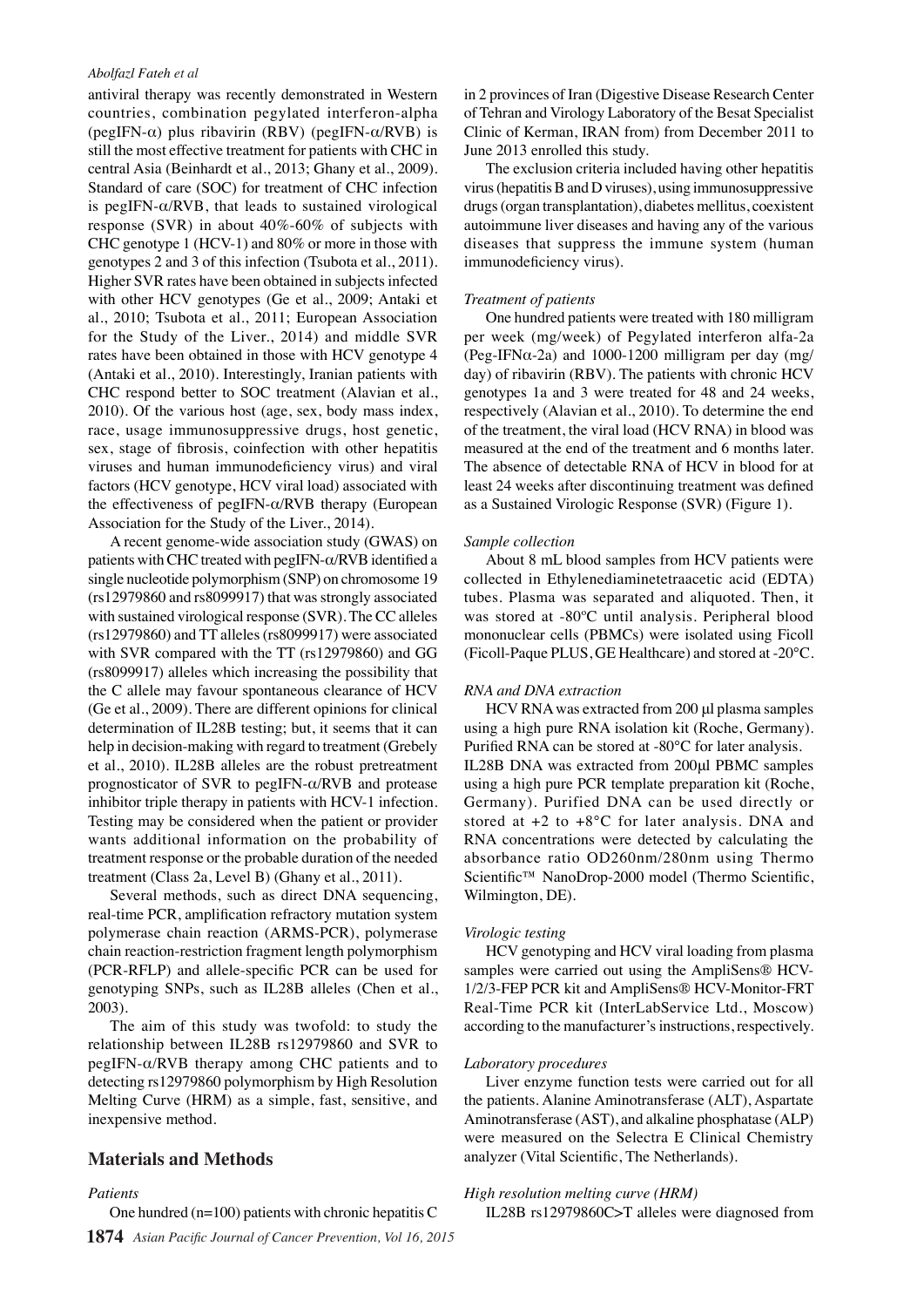PBMC samples using HRM assay. Primer sequences were used for amplifications as follows: forward primer: 5'-CCTGGACGTGGATGGGTA-3' and reverse primer: 5'-GCGCGGAGTGCAATTCAA-3'.

The real-time PCR (20 μl) was composed of 10 μl of 2×AccuMelt HRM SuperMix (Quanta BioSciences, Inc, USA), forward and reverse primers (0.25 μl of each primer was used), nuclease-free water (4.5 μl), and DNA extracted from PBMCs  $(5 \mu l)$ . The reactions were set up in triplicate in a 96-well PCR plate and processed on a CFX96 Touch™ Real-Time PCR Detection System (Bio-Rad Laboratories, Inc). CFX Manager Software Version 3.0 (Bio-Rad Laboratories, Inc) was applied to set up the sample arrangement on the PCR plate, to define PCR conditions, to monitor the amplification in real time, to



**Figure 1. Flow Diagram of the 100 Iranian Patients with Chronic Hepatitis C** 



**Figure 2. High Resolution Melting Curve (HRM) Analysis for Detection of IL28B rs12979860 Genotype**



**Figure 3. PCR-Sequencing Chromatograms for IL28B rs12979860 Genotype.** (A) CC genotype. (B) CT genotype: double peaks at SNP position. (C) TT genotype

view melting curves, and to calculate DNA concentrations and other PCR parameters.

The amplification reaction mixture consisted of 30 ng of genomic DNA; the cycling parameters of PCR were as follows: 95°C for 5 min followed by 45 cycles of 95°C for 10s, 60°C for 30 s, and 60°C for 30 s. Then, high-resolution melt curves analysis was carried out by fluorescence acquisition during a temperature increase from 60°C to 95°C, using increments of 0.1°C with holding steps of 10 s (Figure 2).

#### *PCR Sequencing*

To confirm the HRM method, the HRM genotyping results of rs12979860 should be 100% compatible with the DNA sequencing consequences. The primers for PCR and sequencing reactions were as follows: forward primer: 5'-CTCTGCACAGTCTGGGATTCCT-3' and reverse primer: 5'-CTGAGGGACCGCTACGTAAGTC-3'. The amplification reaction mixture consisted of 50ng of genomic DNA, forwards and reverse primers  $(0.15 \mu M)$  of each), different deoxynucleotides (0.2 mM of each), Ex Taq DNA Polymerase (1.5U) (Takara, Korea Biomedical, Inc), and PCR buffer (10X) containing 1.5 mM  $MgCl_2$ . First, the PCR was performed by denaturing the samples (for 10 min at 95°C); then, 35 cycles including 95°C for 45 s, 66°C for 45 s, 72°C for 45s, and a final extension at 72°C for 10 min were followed. Electrophoresis of the PCR products were carried out on the agarose gels (1%). PCR products (390 bp) were purified by High Pure PCR Product Purification Kit (Roche, Germany) then, three IL28B 12979860 genotypes (TT, CT and CC) were analyzed by direct sequencing (Figure 3).

#### *Statistical analysis*

All the calculations were performed using SPSS version 21 software (SPSS, Inc., Chicago, IL). Predictors for SVR were evaluated by multivariate logistic regression analysis. Multivariate analysis included all significant parameters from univariate analysis as well as the parameters that were available from all patients. Analysis of continuous variables was performed using independentsamples t-test and Kruskal-Wallis test.  $\chi^2$  and Fisher's exact tests were used for comparing frequency data and evaluating the relationships between groups. Differences with the p-value of  $>0.05$  were considered statistically significant.

#### *Ethics statement*

The current study was approved by Ethical Committee of School of Public Health, Tehran University of Medical Sciences. An informed consent was also directly obtained from each patient.

## **Results**

#### *Patient characteristics*

One hundred patients (n=100) with chronic HCV infection were followed up in this study. There were 51 patients (n=51) with HCV genotype 1a and 49 patients (n=49) with HCV genotype 3a infection. Mean age of the patients (84 males and 16 females) was 52.2±4.6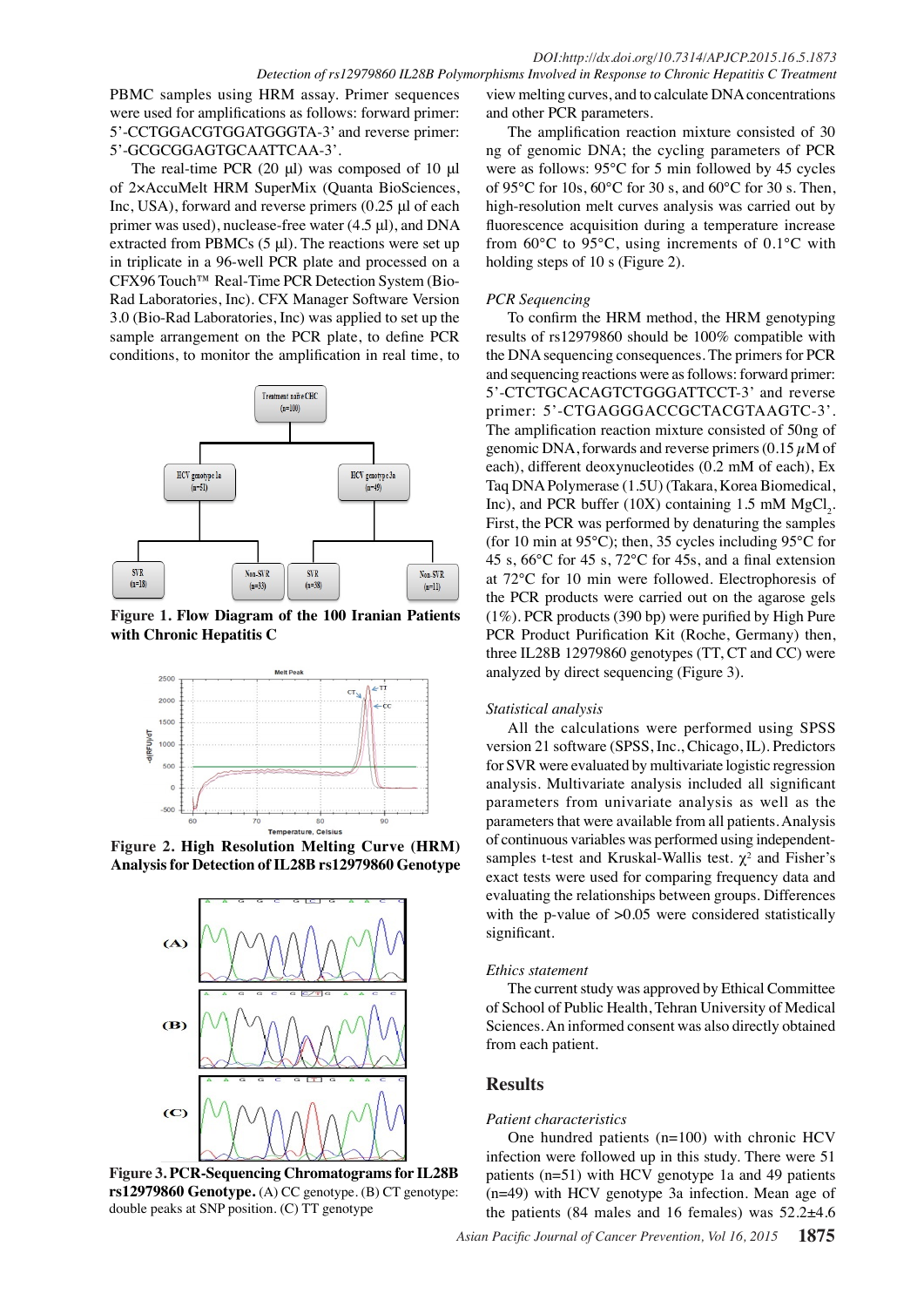(ranging from 41 to 61 years old). Pretreatment clinical and virological characterizations including alanine transaminase (ALT), aspartate aminotransferase (AST), alkaline phosphatase (ALKP), HCV genotype, and HCV viral load are showed in Table 1.There were no significant differences between HCV genotypes and age, ALT, AST, and ALKP levels, whiles they were significantly different from HCV viral load ( $p=0.018$ ).

The sustained virological response (SVR) rate in the patients with HCV genotype 1a and 3a infection was 18 (35.3%) and 38 (77.55%), respectively. SVR rate in HCV genotype 1a was significantly less than of the patients with HCV genotype 3a (p=<0.001) (Figure 1). Among the HCV genotype 1a and HCV genotype 3a groups, 33 (64.7%) and 11 (22.45%) patients were non-responders (Non-SVR). No significant differences were found between the HCV treatment response (SVR) and age, sex, baseline liver enzymes levels (ALT, AST, and ALKP), whereas a significant relationship between SVR rate and HCV viral load was shown (p=0.041) (Table 2).

#### *Prevalence of rs12979860 genotype according to HCV genotypes*

In the current study, prevalence of rs12979860 genotypes CC, CT, and TT in HCV genotype 1a was 10 (10%), 35 (35%), and 6 (6%), respectively and in HCV genotype 3a, it was 13 (13%), 31 (31%), and 5 (5%), respectively (Table 3). No statistically significant difference was seen between rs12979860 genotype and HCV genotype (p=0.710).

### *Relationship between rs12979860 genotypes with Laboratory parameters*

Baseline serum ALT, AST, and ALKP levels in

the patients with CC genotype of rs12979860 were 248.8±245.9, 248.8±245.9, and 586.4±360.7, respectively. Among the patients with non-CC genotype, they were 256.6±215.3, 246.3±195.1, and 607.5±418.8, respectively. This difference was not statistically significant  $(p=0.661)$ *vs* 0.689) (Table 3).

Baseline viral load in the patients with CC genotype was less than the patients with non-CC genotype of rs12979860; but, no significant difference was found in the baseline viral load between the patients with CC genotype and non-CC genotype of  $rs12979860$  (3.3×10<sup>6</sup>±1.7×10<sup>6</sup>)  $vs$  4.6×10<sup>6</sup>±2.5×10<sup>6</sup> and 4.5×10<sup>6</sup>±2.4×10<sup>6</sup>, respectively, p=0.127).

#### *Sustained Virological Response Rates According to rs12979860 Genotypes*

Out of 100 patients of CHC subjects, 51 patients (51%) were infected with HCV genotype 1a and 49 patients (49%) with genotype 3a. Among 51 patients with HCV genotype 1a infection, 18 (35.3%) subjects and 49 patients with HCV genotype 3a infection, 38 (77.5%) subjects were treated, respectively and evaluable on the achievement of SVR. For 18 patients with HCV genotype 1a infection, frequencies of rs12979860 CC, CT, and TT genotypes in SVR subjects were 6, 11, and 1, respectively, while in non-SVR subjects, the frequencies were 4, 24, and 5, respectively. CC genotype of rs12979860 was significantly associated with SVR compared to non-CC genotype  $(p=0.032)$ .

For 38 patients with HCV genotype 3a infection, frequencies of rs12979860 CC, CT, and TT genotypes in SVR subjects were 12, 23, and 3, respectively. In contrast, in non-SVR subjects, the frequencies were 1, 8, and 2, respectively. Two (CC and CT) genotypes of rs12979860

**Table 2. Relationship between Baseline Demographic, Clinical, and Virological Characteristics with Sustained Virological Responders**

| <b>Patients Features</b>   | <b>SVR</b>                              | Non-SVR                                 | Total                                  | p-value  |  |
|----------------------------|-----------------------------------------|-----------------------------------------|----------------------------------------|----------|--|
| Number of patients $(\% )$ | 56                                      | 44                                      | 100                                    |          |  |
| Age (years)                | $52.3 + 4.4$                            | $52.2 + 5.0$                            | $52.2+4.6$                             | 0.966    |  |
| Gender (male/female)       | 48/8                                    | 36/8                                    | 84/16                                  | 0.784    |  |
| HCV genotype               |                                         |                                         |                                        |          |  |
| 1a                         | $18(35.3\%)$                            | 33 (64.7%)                              | 51 (100%)                              | < 0.001a |  |
| 3a                         | 38 (77.5%)                              | $11(22.5\%)$                            | 49 (100%)                              |          |  |
| HCV viral load (IU/ml)     | $3.8 \times 10^{6} + 2.2 \times 10^{6}$ | $4.9 \times 10^{6} + 2.5 \times 10^{6}$ | $4.3\times10^{6}$ + 2.3 $\times10^{6}$ | 0.041a   |  |
| Baseline ALT level (IU/L)  | $243.9 \pm 248.2$                       | $260.2 \pm 205.2$                       | $252.1 \pm 226.7$                      | 0.236    |  |
| Baseline AST level (IU/L)  | $223.7 \pm 197.8$                       | $260.2 \pm 199.0$                       | $241.9 \pm 198.4$                      | 0.125    |  |
| Baseline ALK level (IU/L)  | $602.5 + 402.0$                         | 724.8±490.9                             | $663.6 + 446.4$                        | 0.27     |  |

\*SVR, sustained virologic response; ALT, alanine aminotransferase; AST, aspartate aminotransferase; ALKP, alkaline phosphatase. a Statistically Significant

| Table 3. Relationship between Baseline Demographic, Clinical, Virological Characteristics and Sustained |  |  |  |  |
|---------------------------------------------------------------------------------------------------------|--|--|--|--|
| Virological Responders with rs12979860 IL28B polymorphisms                                              |  |  |  |  |

| IL28B                       |                                   |                                         |                                           |         |  |
|-----------------------------|-----------------------------------|-----------------------------------------|-------------------------------------------|---------|--|
| Variable                    | <sub>CC</sub>                     | CТ                                      | TT                                        | p-value |  |
| $HCV$ genotype $(1a/3a)$    | 10.13                             | 35/31                                   | 6/5                                       | 0.71    |  |
| Baseline viral load (IU/ml) | $3.3\times10^{6}+1.7\times10^{6}$ | $4.6 \times 10^{6} + 2.5 \times 10^{6}$ | $4.5 \times 10^{6} \pm 2.4 \times 10^{6}$ | 0.127   |  |
| AST (IU/L)                  | $243.4 \pm 240.1$                 | $253.0 \pm 183.3$                       | $239.7+206.9$                             | 0.661   |  |
| ALT (IU/L)                  | $248.8 + 245.9$                   | $262.2 \pm 217.3$                       | $251.1 \pm 213.3$                         | 0.689   |  |
| ALKP (IU/L)                 | $586.4\pm360.7$                   | $558.7 + 481.6$                         | $656.3+356.0$                             | 0.569   |  |
| <b>SVR</b>                  | 18                                | 34                                      |                                           | 0.032a  |  |
| Non-SVR                     |                                   | 32                                      |                                           | 0.032a  |  |

\*SVR, sustained virologic response; ALT, alanine aminotransferase; AST, aspartate aminotransferase; ALKP, alkaline phosphatase; a Statistically Significant

**1876** *Asian Pacific Journal of Cancer Prevention, Vol 16, 2015*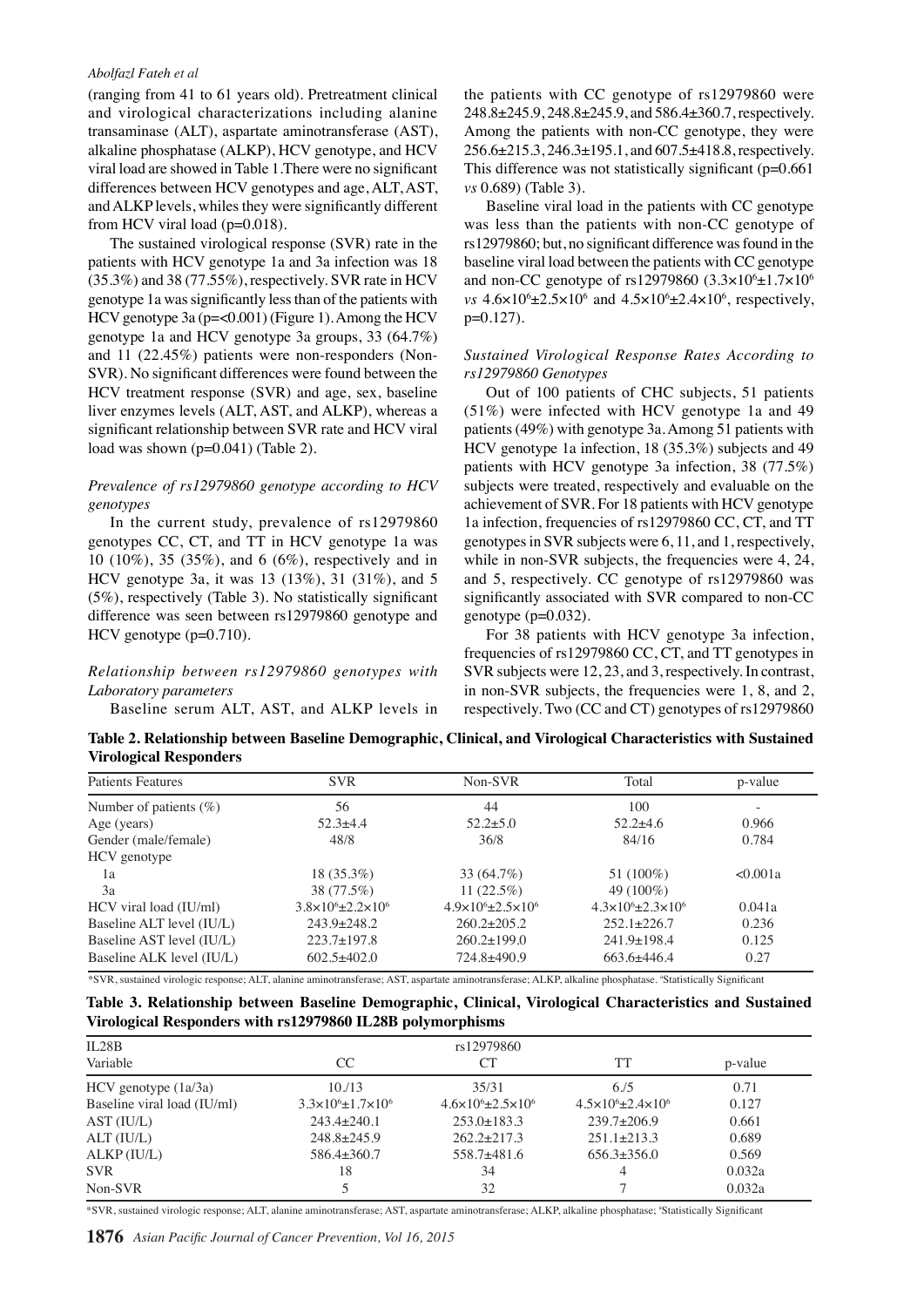| Variable                |                                           | Patients                              |                                           |         |  |  |  |  |
|-------------------------|-------------------------------------------|---------------------------------------|-------------------------------------------|---------|--|--|--|--|
| HCV genotype            | lа                                        | 3a                                    | Total                                     | p-value |  |  |  |  |
| No. $(\%)$              | 51(51%)                                   | 49(49%)                               | $100(100\%)$                              |         |  |  |  |  |
| Agea                    | $52.8 + 4.7$                              | $51.7+4.6$                            | $52.2+4.6$                                | 0.259   |  |  |  |  |
|                         |                                           | <b>Laboratory Parameters</b>          |                                           |         |  |  |  |  |
| AST (IU/L)a             | $261.3 \pm 203.8$                         | $217.3 \pm 191.6$                     | $239.3 \pm 197.7$                         | 0.31    |  |  |  |  |
| $ALT$ (IU/L)a           | $274.0 \pm 230.1$                         | $227.2+228.3$                         | $250.6 \pm 229.2$                         | 0.269   |  |  |  |  |
| ALKP (IU/L)a            | $692.3+487.7$                             | $618.7+397.6$                         | $655.5+442.6$                             | 0.411   |  |  |  |  |
| HCV Viral Load (IU/ml)a | $4.9 \times 10^{6} \pm 2.5 \times 10^{6}$ | $3.7\times10^{6} \pm 2.2\times10^{6}$ | $4.3 \times 10^{6} \pm 2.4 \times 10^{6}$ | 0.018   |  |  |  |  |

|                                                                                                                |  | $\mathcal{A}$ , and the set of the set of the set of the set of the set of the set of the set of the set of the set of the set of the set of the set of the set of the set of the set of the set of the set of the set of the set |  |  |
|----------------------------------------------------------------------------------------------------------------|--|-----------------------------------------------------------------------------------------------------------------------------------------------------------------------------------------------------------------------------------|--|--|
| Table 1. Characterization, Clinical, and Virological Properties of Iranian Patients with CHC before Anti-Viral |  |                                                                                                                                                                                                                                   |  |  |
| Therapy with PEG-IFN2a/Ribavirin                                                                               |  |                                                                                                                                                                                                                                   |  |  |

\*ALT, alanine aminotransferase; AST, aspartate aminotransferase; ALKP, alkaline phosphatase; \*Continuous parameters are presented as mean±standard deviation

were significantly associated with SVR (p=0.032).

Multiple logistic regression analysis identified two independent factors that were significantly associated with SVR: IL-28B genotype (rs 12979860 CC vs TT and CT; ORs, 7.86 and 4.084, respectively), and HCV subtype 1a (OR, 7.46) (multivariate regression data not shown).

## **Discussion**

Many factors are important for the prediction of SVR in the patients with CHC before the initiation of antiviral therapy. These factors can assist physicians in decisionmaking on whether to start antiviral therapy or not and also motivate patients that might have high odds for virological response. Previous studies have shown that HCV genotype, baseline viral load, age, gender, body mass index (BMI), stage of disease, race, alanine aminotransferase (ALT) level, and host genetic polymorphisms of several genes (human leukocyte antigen, chemokines, interleukins and IFN-stimulated genes) are associated with SVR (; Asselah et al., 2007; Wohnsland et al., 2007; Kau et al., 2008; Dai et al., 2009).

The recently published genome-wide association studies (GWAS) have provided insight into host genetic factors that are predictive of HCV disease progression and treatment outcome. Although several SNPs have an association with SVR and spontaneous HCV clearance, rs12979860 (CC genotype) and rs8099917 (TT genotype) have been identified by multiple groups with different patient cohorts (Melis et al., 2011).

There are different opinions for the clinical determination of IL28B testing; but, it seems that it can help in decision-making with regard to treatment (Grebely et al., 2010). IL28B alleles are the robust pretreatment prognosticator of SVR to pegIFN-α/RVB and protease inhibitor triple therapy in patients with HCV-1 infection. Testing may be considered when the patient or provider demands additional information on the probability of treatment response or the probable duration of the needed treatment (Class 2a, Level B) (Ghany et al., 2011).

The aim of this study was twofold: to study the relationship between IL28B rs12979860 and the sustained virological response to pegIFN-α/RBV therapy among CHC patients and determine rs12979860 polymorphism by HRM as a simple, fast, sensitive, inexpensive, sensitive and specific method.

Recently, several studies describing assays for IL28B detecting have been published (Falleti et al., 2011; Moghaddam et al., 2011). These were sequencing, also several non-sequencing assays such as restriction fragment length polymorphism (RFLP), TaqMan PCR, amplification refractory mutation system polymerase chain reaction (ARMS-PCR) and allele-specific PCR. Most of them are expensive, time-consuming and they need specific probes and instruments.

We have developed a reliable, fast, simple, inexpensive, sensitive and specific HRM method for genotyping of IL28B rs12979860 SNPs that is more cost-effective than sequencing. The HRM genotyping results (to confirm the HRM method) showed 100% concordant with the PCRsequencing results.

Poon et al have recently reported, this method can be readily adopted by any molecular diagnostic laboratory with HRM capability and will be clinically beneficial in predicting treatment response in HCV genotype 1 infected patients, also this method was sensitive and cost-effective (Poon et al., 2012).

Out of 100 Iranian patients with chronic HCV, subtype 1a was the most common subtype (51%) followed by subtype 3a (49%). The distribution of HCV genotype in the present study was very similar to other Iranian studies (Zali et al., 2000; Samimi-Rad et al., 2004; Keyvani et al., 2007) but is different from observations in other Middle Eastern countries. As an example the overcoming HCV genotype was 1b in Turkey (Altuglu et al., 2008), 3a in Pakistan (Sajid et al., 2014) and 1b in Russia (Viazov et al., 1997). It is likely which differences in the race, routes of transmission, and different socioeconomic factors might describe this variation.

Liver enzymes (ALT, AST, and ALKP) are the key clinical appraisement for liver function, immune activation in HCV patients and SVR; but, the current study revealed no significant difference between liver enzymes levels, HCV genotype, IL28B rs12979860 polymorphism and SVR (Table 1, 3). Logistic regression analysis in the current study also demonstrated that pretreatment ALT, AST, and ALKP levels were not predictors of SVR in HCV patients. However, these results were consistent with the previous studies in that no associations were observed between these enzymes and IL28B rs12979860 polymorphism and SVR rates (Akkarathamrongsin et al., 2014; Eslam et al., 2014); in contrast, the results of the present study were consistent with a number of reports (Shi et al., 2012).

Liver enzymes levels were very important parameters for host factors that should be monitored carefully during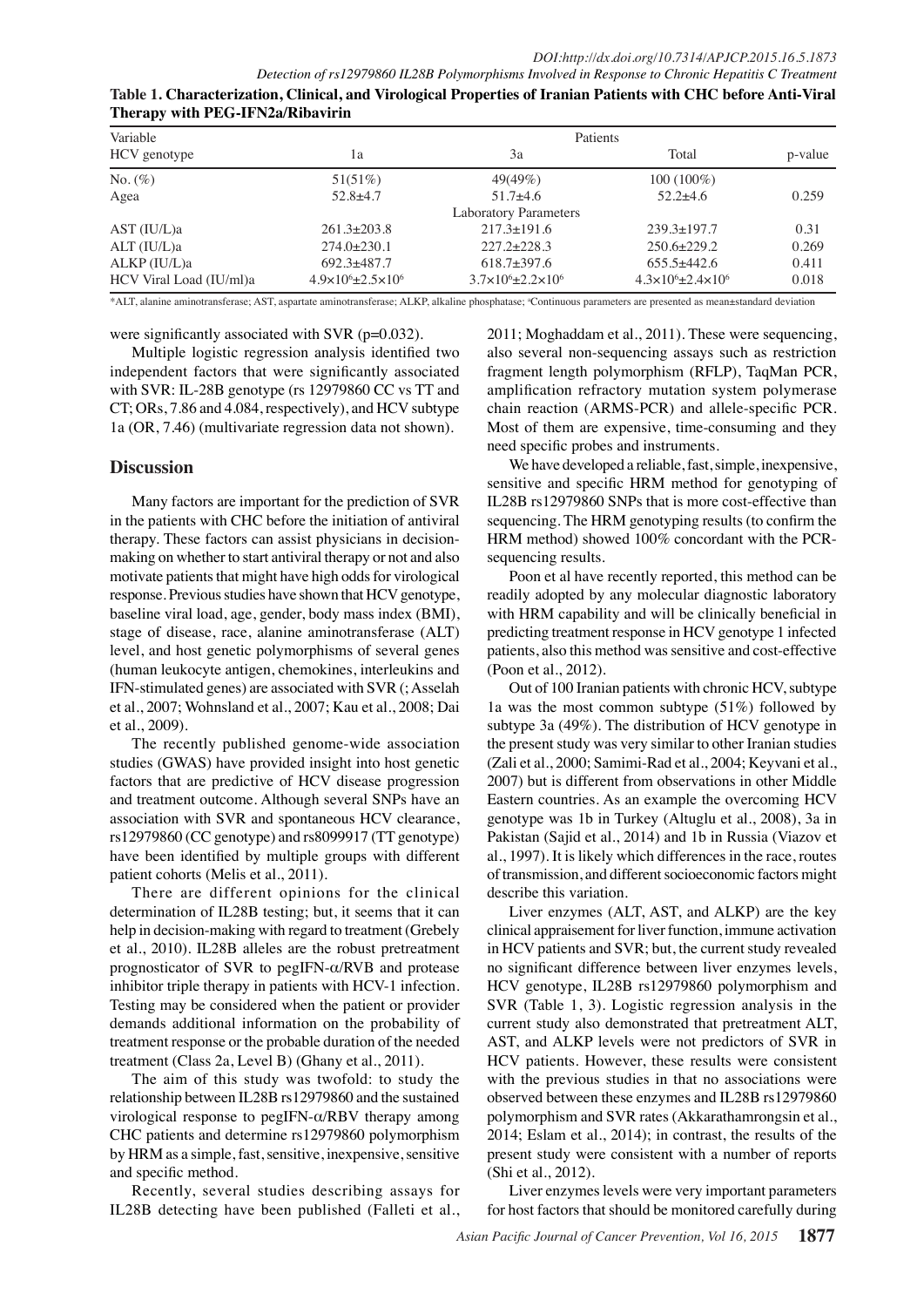pegIFN-α/RBV treatment. In conclusion, virological and biochemical markers (HCV viral load and serum ALT, AST, and ALKP levels) were applied in detecting and monitoring of HCV disease (Afshar and Mollaie., 2012).

to HCV-3a as well as in non-SVR patients compared wit**h00.0** trong predictor of the clinical outcome for HCV-1 patient**s00.0** Two of the powerful SVR predictors are virus-related: HCV viral load and HCV genotype. Effect of the baseline viral load with HCV genotype and IL28B rs12979860 polymorphism on the treatment response was evaluated. It was demonstrated that baseline viral load was significantly higher in the patients infected with HCV-1a as compared SVR patients (p=0.041) (Table 2). Previous reports have also confirmed these results (Martinez-Gomez et al., 2012;

In the patients of our study, the overall SVR rate was 56% (n=56). SVR rate was 18% in the HCV-1a patients and 38% in the HCV-3a patients. A recent work between HCV genotype and SVR (p=<0.001). A previous study on Iranian patients demonstrated that SVR rate in with pegIFN-α/RBV (Namazee et al., 2012).

Although an association between baseline viral load and IL28B rs12979860 polymorphism has been previously described (Ge et al., 2009; Rauch et al., 2010; Domagalski et al., 2013), in the present study, no relationship was observed between viral load and the IL28B polymorphisms (p=0.127).

Frequency of rs12979860 genotypes CC, CT, and TT in HCV genotype 1a was 10 (10%), 35 (35%), and 6 (6%), respectively and in HCV genotype 3a, it was 13 (13%), 31 (31%), and 5 (5%), respectively. The results of the present study indicate that the IL-28 rs12979860 CT genotype is the commonest genotype in CHC patients. These results were consistent (Zekri et al., 2014) and inconsistent with a number of studies (Sharafi et al., 2012).

Interestingly, various distributions of IL28B rs12979860 genotypes (protective rs12979860 CC genotype) among Caucasians, Asians, and Africans describe different rates of SVR in these populations. Previous studies have confirmed that rs12979860 CC allele has different frequencies in the worldwide population: CC allele's frequency in African populations is 23% to 55%, in European population is 52% to 80%, in Southwest Asia is 75% to 98%, and in East Asia is 90% to 100% (Thomas et al., 2009).

Alternatively, various SVR rates might be in part described by distribution of different rs12979860 alleles in different HCV genotypes. In the current study, a lower frequency of CC genotype was found in the HCV-1a group in comparison with the HCV-3a (Table 3). In addition, it was demonstrated that the rs1297860 CC genotype was associated with SVR in HCV genotypes 1/3. Relationship between IL28B rs12979860 alleles and pegIFN-α/ RBV treatment has been represented in different studies (Ge et al., 2009; Suppiah et al., 2009; Balagopal et al., 2010). The present study showed that CC allele in HCV genotype 1 and CC/CT alleles in HCV genotype 3 had an important role in infection control and SVR rate in CC group was higher than that in TT group among Iranian patients with chronic hepatitis C 1/3 (CHC-1/3). Sharafi

et al. represented that CC and CT alleles in rs12979860, responded to treatment better than homozygous TT allele (Sharafi et al., 2011). Effect of rs12979860 polymorphism on the response to pegIFN- $\alpha$ /RBV treatment in patients infected with HCV-1 has been extensively demonstrated. Subjects that carry CC allele have SVR rates of more than 80%; so, this allele is considered to be favorable. By contrast, subjects with TT allele have SVR rates of less than 40%; so, it is considered unfavorable. It is clear which genotyping of the rs12979860 polymorphism is a

Qould also provide benefits related to adverse effects,  $HCV-3$  was more than that in patients with HCV-1 treated  $25.0$  herapy given the increased costs and possible adverse  $25.0$ demonstrated that there were significantly relashionship 50.0 arious IL28B polymorphisms and SVR after treatment 50.0 **25.0 24.0 24.0 25.0 25.0 25.0 25.0 25.0 25.0 25.0 25.0 25.0 25.0 25.0 25.0 25.0 25.0 25.0 25.0 25.0 25.0 25.0 25.0 25.0 25.0 25.0 25.0 25.0 25.0 25.0 25.0 25.0** Remission None  $\frac{1}{20.3}$  (Balagonal et al.,  $\frac{20.1}{20.1}$ ), but also for HCV-3 to a lesser **46.8 56.3** an association was found between SVR rates and IL28B **25.0 27.6 33.1 31.3 30.0 23.7 38.0 31.3** strategies based on IL28B rs12979860 and SVR could be 0 0 extent (Mangia et al., 2010; Sarrazin et al., 2011). SVR rates in CC,  $\text{CT}$ , and  $\text{TT}$  (IL28B rs12979860). were  $18\%, 34\%,$  and  $4\%$ , respectively. In current study, polymorphisms. Understanding the associations between with pegIFN- $\alpha$ /RBV is a major topic, because there is a debate over whether all untreated subjects should get triple effects. In countries such as Iran, the analysis of offered very useful in terms of cost-effectiveness. This analysis treatment tolerance, and induction of viral drug resistance (Martinez $\Xi$ Gomez et al., 2012) $\Xi$ 

Newly diagnosed without treatment Newly diagnosed with treatment Persistence or recurrence In conclusion, the HRM assay described herein was rapid, inexpensive, sensitive and accurate for detecting rs129798 $\frac{3}{40}$  alleles  $\frac{1}{10}$  CHC patents. This method can be readily adopted by any molecular diagnostic laboratory with HRM capabilits and will be clinically beneficial in predicting treatment response  $\overline{\text{tn}}$  HCV genotype 1 and 3 infected  $\vec{p}$  atients. A also, it was demonstrated that CC and CT along  $H \rightarrow \infty$ -3a and CC allele in HCV-1a were significantly associated with response to pegIFN- $\alpha$ /RBV treatment. The present results may help identify subjects for whom the therapy might be successful.

# **Acknowledgements**

We would like to thank all of the patients who participated in the study.

#### **References**

- Afshar RM, Mollaie HR (2012). Detection of HBV resistance to lamivudine in patients with chronic hepatitis B using zip nucleic acid probes in Kerman, southeast of Iran. *Asian Pac J Cancer Prev*, **13**, 3657-61.
- Akkarathamrongsin S, Thong VD, Payungporn S, et al (2014). IFNL3 (IL28B) and IFNL4 polymorphisms are associated with treatment response in Thai patients infected with HCV genotype 1, but not with genotypes 3 and 6. *J Med Virol*, **86**, 1482-90.
- Alavian SM, Tabatabaei SV, Keshvari M, et al (2010). Peginterferon alpha-2a and ribavirin treatment of patientswith haemophilia and hepatitis C virus infection: a singlecentre study of 367 cases. *Liver Int*, **30**, 1173-80.
- Altuglu I, Soyler I, Ozacar T, et al (2008). Distribution of hepatitis C virus genotypes in patients with chronic hepatitis C infection in Western Turkey. *Int J Infect Dis*, **12**, 239-44.

**12.8 20.3 6.3 10.1**

**51.1 46.8 56.3 46.856.3**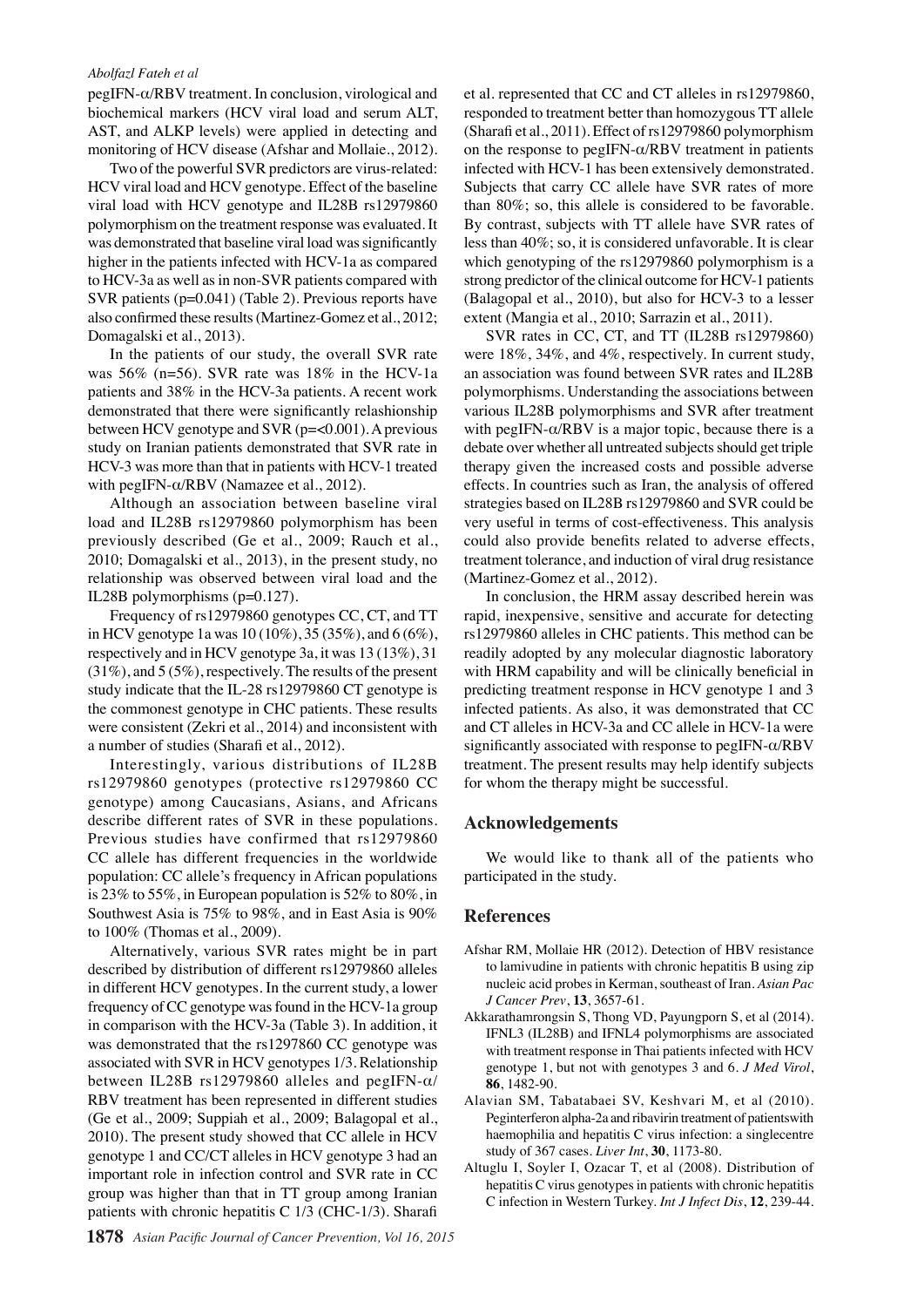# *DOI:http://dx.doi.org/10.7314/APJCP.2015.16.5.1873*

- Antaki N, Craxi A, Kamal S, et al (2010). Theneglected hepatitis C virus genotypes 4, 5 and 6: an international consensus report. *Liver Int*, **30**, 342-55.
- Asselah T, Bieche I, Paradis V, et al (2007). Genetics, genomics, and proteomics: implications for the diagnosis and the treatment of chronic hepatitis C. *Semin Liver Dis*, **27**, 13-27.
- Balagopal A, Thomas DL, Thio CL (2010). IL28B and the control of hepatitis C virus infection. *Gastroenterology*, **139**, 1865-76.
- Beinhardt S, Rutter K, Stattermayer AF, Ferenci P (2013). Revisiting the predictors of a sustained virologic response in the era of direct-acting antiviral therapy for hepatitis C virus. *Clin Infect Dis*, **56**, 118-122.
- Chen X, Sullivan PF (2003). Single nucleotide polymorphism genotyping: biochemistry, protocol, cost and throughput. *Pharmacogenomics J*, **3**, 77-96.
- Dai CY, Huang JF, Hsieh MY, et al (2009). Insulin resistance predicts response to peginterferon-alpha/ribavirin combination therapy in chronic hepatitis C patients. *J Hepatol*, **50**, 712-8.
- Domagalski K, Pawłowska M, Tretyn A, et al (2013). Impact of IL-28B polymorphisms on pegylated interferon plus ribavirin treatment response in children and adolescents infected with HCV genotypes 1 and 4. *Eur J Clin Microbiol Infect Dis*, **32**, 745-54.
- Eslam M, Leung R, Romero-Gomez M, et al (2014). IFNL3 polymorphisms predict response to therapy in chronic hepatitis C genotype 2/3 infection. *J Hepatol*, **61**, 235-41.
- European Association for the Study of the Liver. EASL Recommendations on Treatment of Hepatitis C 2014. From: http://www.easl.eu/\_newsroom/latest-news/easlrecommendations-on-treatment-of-hepatitis-c-2014
- Falleti E, Bitetto D, Fabris C, et al (2011). Role of interleukin 28B rs12979860 C/T polymorphism on the histological outcome of chronic hepatitis C: relationship with gender and viral genotype. *J Clin Immunol*, **31**, 891-9.
- Ge D, Fellay J, Thompson AJ, et al (2009). Genetic variation in IL28B predicts hepatitis C treatment-induced viral clearance. *Nature*, **461**, 399-401
- Ghany MG, Nelson DR, Strader DB, et al (2011). American association for study of liver D. An update on treatment of genotype 1 chronic hepatitis C virus infection: 2011 practice guideline by the American Association for the Study of Liver Diseases. *Hepatology*, **54**, 1433-44.
- Ghany MG, Strader DB, Thomas DL, Seeff LB (2009). Diagnosis, management, and treatment of hepatitis C: an update. *Hepatology*, **49**, 1335-74.
- Grebely J, Petoumenos K, Hellard M, et al (2010). Potential role for interleukin-28B genotype in treatment decisionmaking in recent hepatitis C virus infection. *Hepatology*, **52**, 1216-24.
- Kau A, Vermehren J, Sarrazin C (2008). Treatment predictors of a sustained virologic response in hepatitis B and C. *J Hepatol*, **49**, 634-51.
- Keyvani H, Alizadeh AH, Alavian SM, et al (2007). Distribution frequency of hepatitis C virus genotypes in 2231 patients in Iran. *Hepatol Res*, **37**, 101-3.
- Keyvani H, Fazlalipour M, Monavari SH, et al (2012). Hepatitis C virus--proteins, diagnosis, treatment and new approaches for vaccine development. *Asian Pac J Cancer Prev*, **13**, 5931-49.
- Mangia A, Thompson AJ, Santoro R, et al (2010). An IL28B polymorphism determines treatment response of hepatitis C virus genotype 2 or 3 patients who do not achieve a rapid virologic response. *Gastroenterology*, **139**, 821-7.
- Martínez-Gomez LE, Chavez-Tapia NC, Burguete-García AI, et al (2012). IL28B polymorphisms predict the response to
- *Detection of rs12979860 IL28B Polymorphisms Involved in Response to Chronic Hepatitis C Treatment* chronic hepatitis C virus infection treatment in a Mexican population. *Ann Hepatol*, **11**, 876-81.
	- Melis R, Fauron C, McMillin G, et al (2011). Simultaneous genotyping of rs12979860 and rs8099917 variants near the IL28B locus associated with HCV clearance and treatment response. *J Mol Diagn*, **13**, 446-51.
	- Moghaddam A, Melum E, Reinton N, et al (2011). IL28B genetic variation and treatment response in patients with hepatitis C virus genotype 3 infection. *Hepatology*, **53**, 746-54.
	- Namazee N, Sali S, Asadi S, et al (2012). Real response to therapy in chronic hepatitis C virus patients: a study from Iran. *Hepat Mon*, **12**, 6151.
	- Poon KS, Ho SS, Tang JW, et al (2012). Targeting both rs12979860 and rs8099917 polymorphisms with a singletube high-resolution melting assay for IL28b genotyping. *J Clin Microbiol*, **50**, 3353-5.
	- Pourhoseingholi MA, Fazeli Z, Zali MR, et al (2010). Burden of hepatocellular carcinoma in Iran; Bayesian projection and trend analysis. *Asian Pac J Cancer Prev*, **11**, 859-62.
	- Rauch A, Kutalik Z, Descombes P, et al (2010). Genetic variation in IL28B is associated with chronic hepatitis C and treatment failure: a genome-wide association study. *Gastroenterology*, **138**, 1338-45.
	- Sajid A, Ayaz A, Raham Sh, et al. Genotyping of HCV RNA Reveals That 3a Is the Most Prevalent Genotype in Mardan, Pakistan. *Advances in Virology*, **2014**, 1-5.
	- Samimi-Rad K, Nategh R, Malekzadeh R, et al (2004). Molecular epidemiology of hepatitis C virus in Iran as reflected by phylogenetic analysis of the NS5B region. *J Med Virol*, **74**, 246-52.
	- Sarrazin C, Susser S, Doehring A, et al (2011). Importance of IL28B gene polymorphisms in hepatitis C virus genotype 2 and 3 infected patients. *J Hepatol*, **54**, 415-21.
	- Sharafi H, Pouryasin A, Alavian SM, et al (2012). Development and validation of a simple, rapid and inexpensive PCR-RFLP Method for genotyping of common IL28B polymorphisms: A useful pharmacogenetic tool for prediction of hepatitis C treatment response. *Hepat Mon*, **12**, 190-5.
	- Shi X, Pan Y, Wang M, et al (2012). IL28B genetic variation is associated with spontaneous clearance of hepatitis C virus, treatment response, serum IL-28B levels in Chinese population. *PLoS One*, **7**, 37054.
	- Su CH, Lin Y, Cai L (2013). Genetic factors, viral infection, other factors and liver cancer: an update on current progress. *Asian Pac J Cancer Prev*, **14**, 4953-60.
	- Suppiah V, Moldovan M, Ahlenstiel G, et al (2009). IL28B is associated with response to chronic hepatitis C interferonalpha and ribavirin therapy. *Nat Genet*, **41**, 1100-4.
	- Thomas DL, Thio CL, Martin MP, et al (2009). Genetic variation in IL28B and spontaneous clearance of hepatitis C virus. *Nature*, **461**, 798-801.
	- Tsubota A, Kiyotaka F, Yoshihisa N, et al (2011). Peginterferon and ribavirin treatment for hepatitis C virus infection. *World J Gastroenterol*, **17**, 419-432.
	- Viazov S, Kuzin S, Paladi N, et al (1997). Hepatitis C virus genotypes in different regions of the former Soviet Union (Russia, Belarus, Moldova, and Uzbekistan). *J Med Virol*, **53**, 36-40.
	- Wohnsland A, Hofmann WP, Sarrazin C (2007). Viral determinants of resistance to treatment in patients with hepatitis C. Clin Microbiol Rev, 20, 23-38.
	- Yang JD, Roberts LR (2010). Hepatocellular carcinoma: a global view. *Nat Rev Gastroenterol Hepatol*, **7**, 448-58.
	- Zali MR, Mayumi M, Raoufi M, et al (2000). Hepatitis C virus genotypes in the Islamic Republic of Iran: a preliminary study. *East Mediterr Health J*, **6**, 372-7.
	- Zekri AR, Salama H, Medhat E, et al (2014). IL28B rs12979860